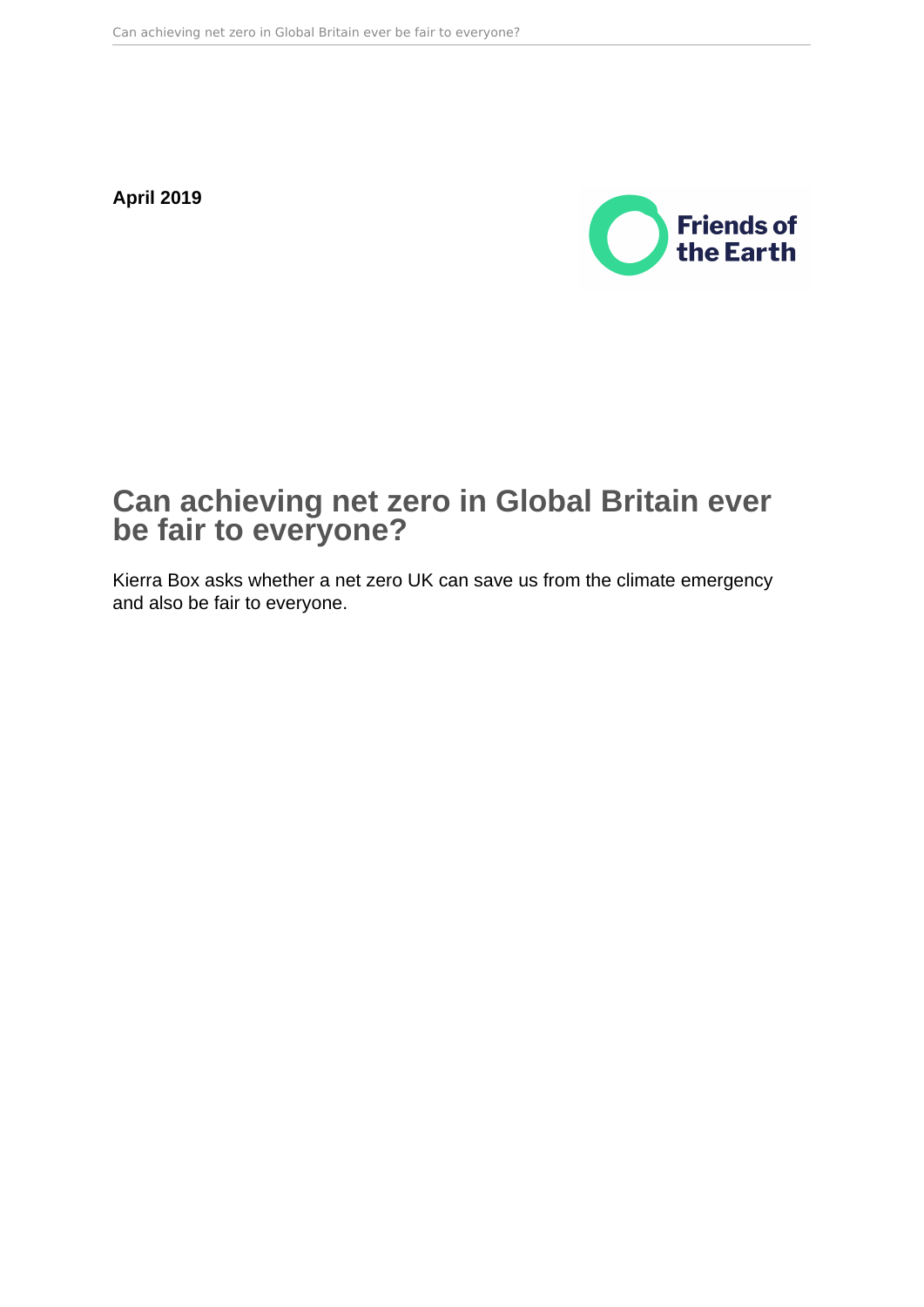- <span id="page-1-0"></span>1. Climate change hit the big time in 2019
- 2. [But what is the climate emergency? Can a net zero UK or a Green New Deal save us from it?](#page-2-0)
- 3. [We need to cut emissions not sweep them under the carpet](#page-3-0)
- 4. [Real net zero starts at home](#page-3-0)
- 5. [The key is equity](#page-5-0)
- 6. [A globally just transition](#page-7-0)

# Climate change hit the big time in 2019

It began with outrage over [oceans of single-use plastic.](https://friendsoftheearth.uk/plastics) Spring, which had promised only Brexit, instead delivered school strikes and mass protests about the climate emergency in the UK and abroad.

There is no Planet B placard at climate demo Unsplash

By summer, we'd witnessed not just a massive growth in concern, but actual promises of action – with declarations of a [climate emergency](https://friendsoftheearth.uk/climate-change/climate-emergency-plan) at national and local level. Since then the race for a netzero UK (by 2050… or 2045… or 2030) has hotted up, with the debate moving from theory to practice, as organisations in the US and UK set out visions of a "Green New Deal" .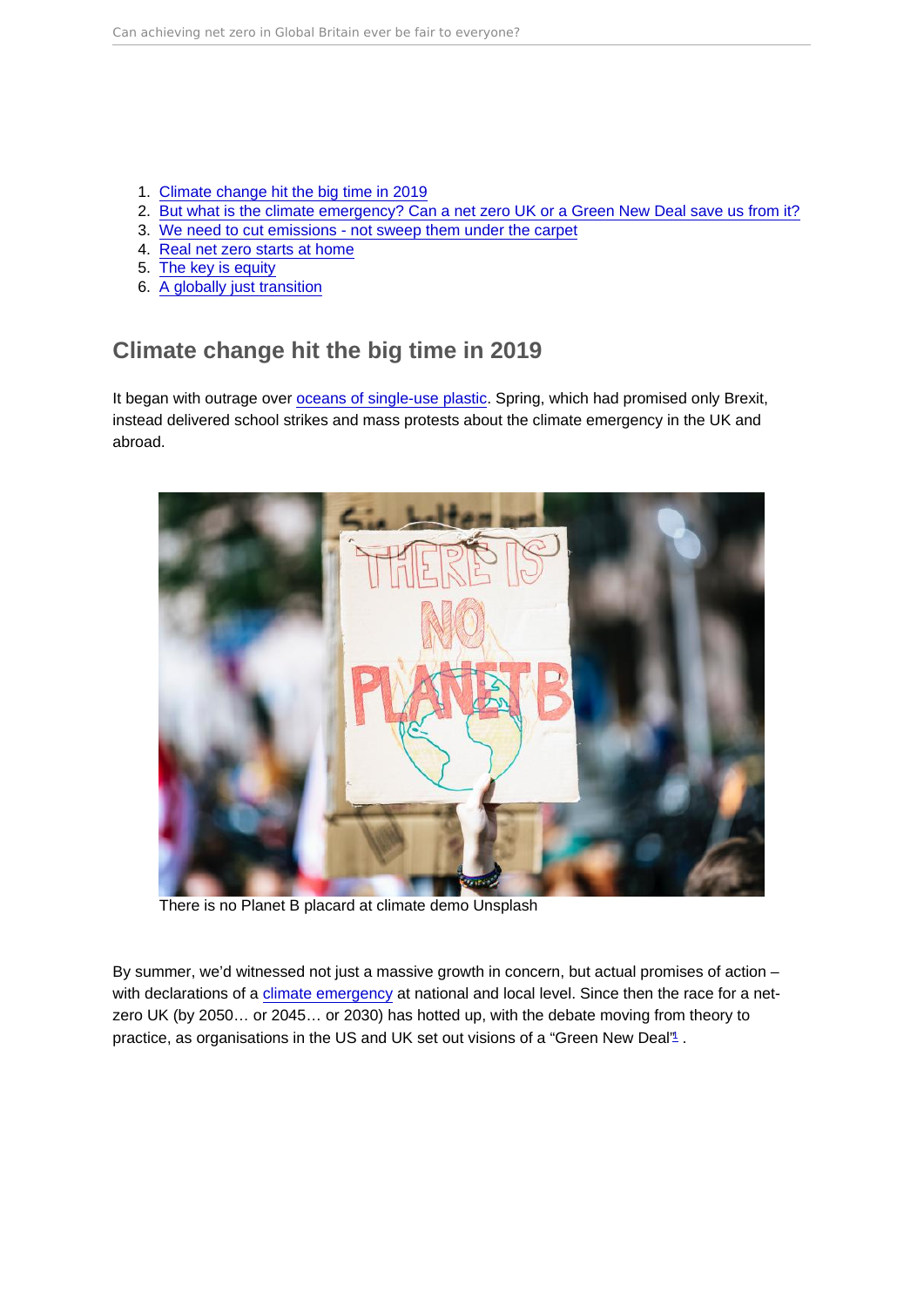## <span id="page-2-0"></span>But what is the climate emergency? Can a net zero UK or a Green New Deal save us from it?

If there is a climate emergency, the UK will need to make a huge and rapid shift in the way we live and do business.

So far, the government and business response to this emergency has been framed around capturing, rather than cutting emissions as a path to net zero. But this focus on "net" emissions (ie those we produce minus those that are stored or otherwise cleaned up) can be a bit unhelpful. It allows corporations and politicians to talk about saving the planet, without mentioning sacrifices like producing or consuming less. It lets us imagine our homes, businesses and power stations can continue spewing out climate-damaging emissions, albeit at a slower rate, as long as the government finds ways of ensuring that our overall emissions even out.

To some, balancing the books means using [carbon capture and storage](https://policy.friendsoftheearth.uk/blog/how-gas-industry-trying-kill-eco-heating#the-gas-industrys-gambit) to trap emissions underground. We're not convinced. Call us crazy, but at Friends of the Earth we reckon if you're looking for cheap ways to lock carbon away, [you can't beat a tree.](https://friendsoftheearth.uk/climate-change/doubling-trees-will-help-stop-climate-chaos) So for now, let's ignore the idea we can stick to business as usual and confine climate change to some kind of underground lair – and support natural carbon sinks, like trees and peat bogs, instead.

But the key will be cutting, not just balancing. As a nation the UK can't hit zero – even net zero – by increasing our climate impact. If you want emergency improvement, not just a standstill, you can't simply continue creating bad stuff – like car exhaust fumes – and do an equal amount of good stuff – like tree planting – to off-set or make up for it.

So dramatic cuts to our climate wrecking emissions will need to accompany all this tree planting and eco-system restoration. This is going to mean changes for all of us – consumers, workers and communities here and abroad. The question is, are these changes ones we're willing to bear? And how can we make sure the burden of dealing with the crisis is shared equitably between different nations and people?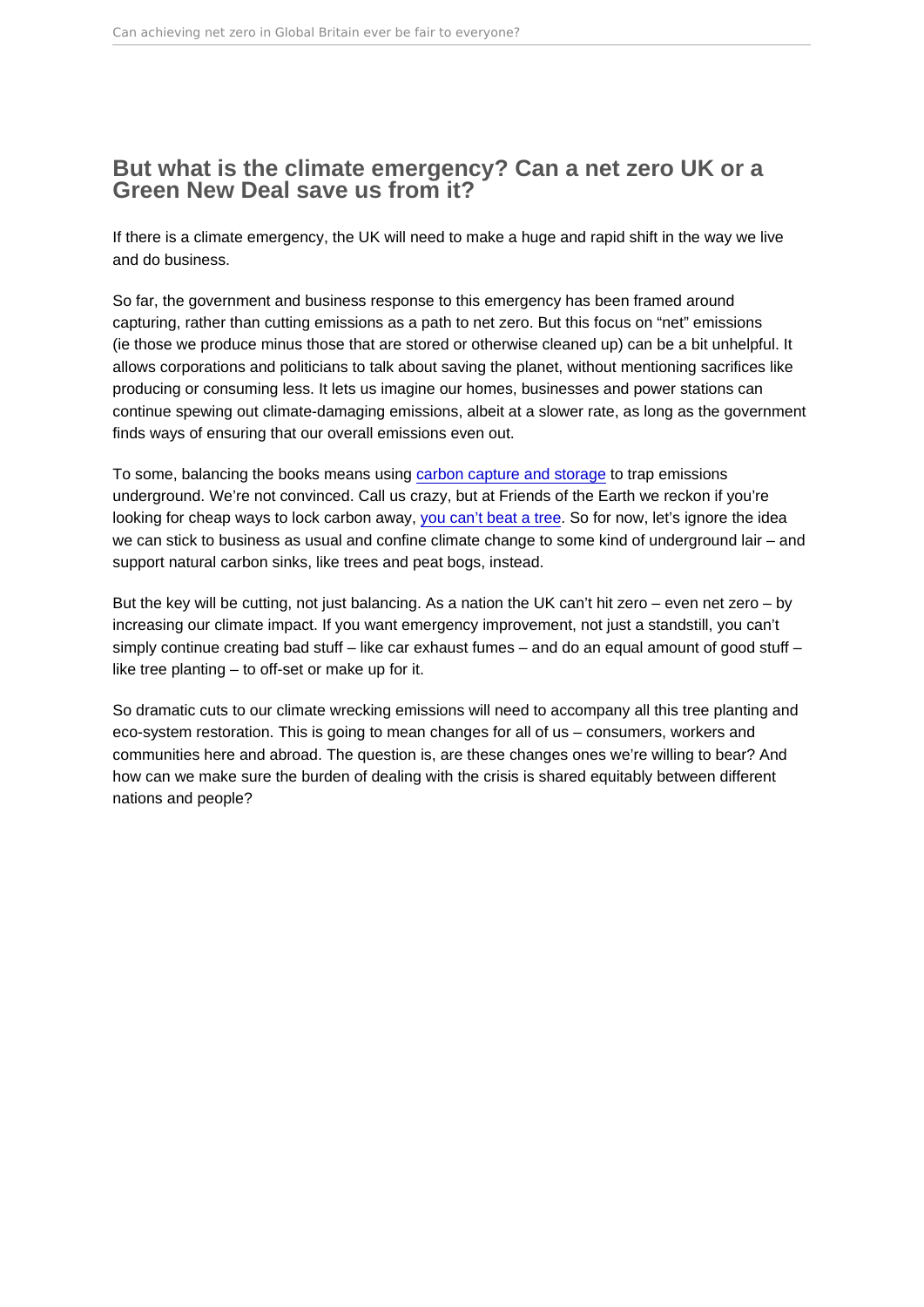<span id="page-3-0"></span>We need to cut emissions - not sweep them under the carpet

cargo ship laden with containers pixabay

A net-zero UK could mean sending all our production offshore and buying more products from around the globe, thereby offloading our emissions onto other countries. That way we could all feel great about ourselves while blaming the factories of Taiwar<sup>[2](#page-11-0)</sup>, farms of Argentina<sup>[3](#page-11-0)</sup> or rubbish dumps of Indonesia[4](#page-11-0) for all their emissions. But moving emissions and environmental impacts around is not the same as cutting them. We can't stick climate change behind the sofa and hope we move out before it goes mouldy.

But other kinds of action… well, they're hard, and they mean fundamentally changing the way we do things.

### Real net zero starts at home

Cutting emissions in the UK definitely means consuming less. But it also means changing the types of energy we use and how they're produced. That's the initial challenge – how do we start making rapid progress towards net zero without doing what we've always done and dumping the blame elsewhere. And how do we do it without breaking the bank?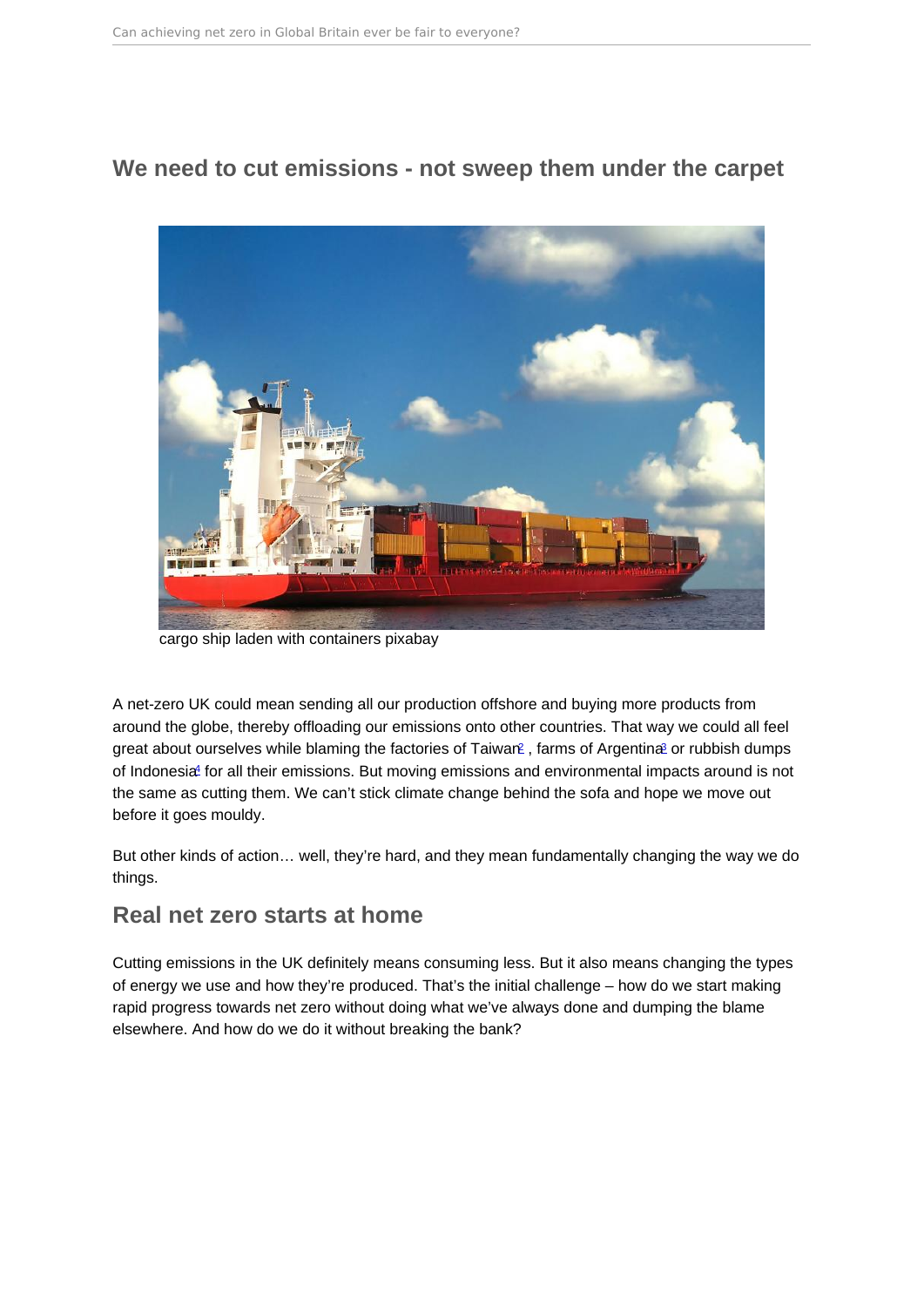#### Solution: use less

First, as a nation, we should broaden our understanding of [cutting consumption](https://policy.friendsoftheearth.uk/policy-positions/consumption-our-position) – to include not just reduction, but reuse and recycling, along with more efficient [home heating](https://policy.friendsoftheearth.uk/insight/future-heating) and [cars.](https://policy.friendsoftheearth.uk/insight/more-electric-cars) The government will have a major role to play in supporting [better public transport](https://policy.friendsoftheearth.uk/insight/net-zero-carbon-budget-whole-transport-sector), getting polluting vehicles off the roads, and building more [energy-efficient homes.](https://policy.friendsoftheearth.uk/policy-positions/housing-our-position)

#### Solution: go renewable

Then we should move wholesale from dirty coal and gas to electricity (which we'll need to produce 100% renewably). [Friends of the Earth has laid out proposals](https://policy.friendsoftheearth.uk/insight/faster-deeper-and-fairer-carbon-pollution-cuts-needed) to shift towards tried and tested, cheap renewables – like solar and offshore wind – and support the growth of associated approaches, like onshore wind and decentralised energy.

offshore windfarm out at sea unsplash

The UK could also lead on developing some of the more challenging and costly ideas – like wave or tidal power – to make them cheaper and more workable in practice. And our research community could help work out how to store renewable energy in batteries more effectively (although as you'll see below, batteries cause problems of their own).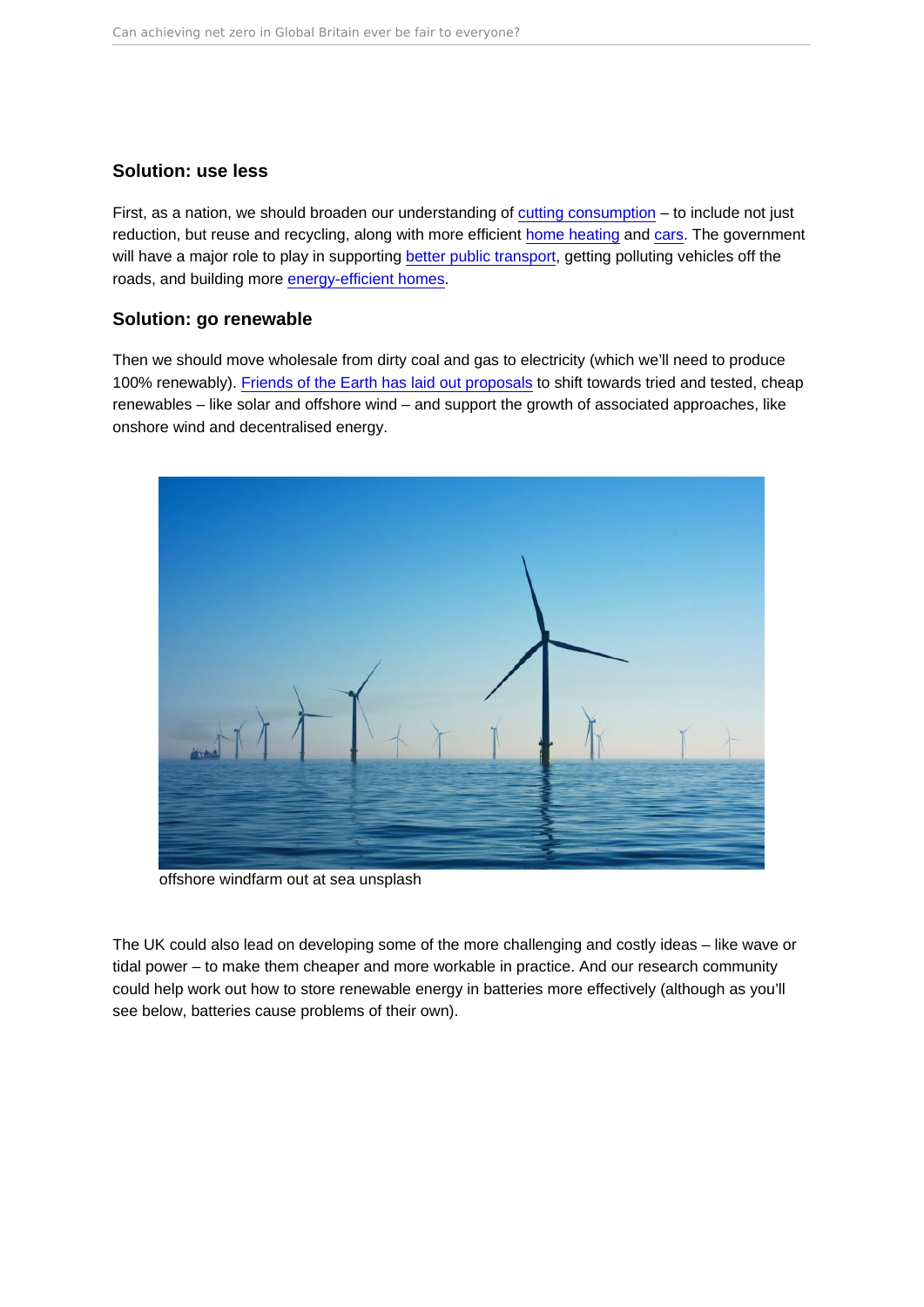# <span id="page-5-0"></span>The key is equity

Next, the UK must make sure that none of these changes unjustly transfer the burden from "us" to "them" (whoever and wherever "they" are).

We won't get a net-zero UK without fairness at home – and, to be fair, politicians understand that any proposal to slash our contribution to climate change mustn't result in poverty or unemployment. The message that it also can't result in more inequality is even beginning to get some purchase in Parliament. Some parties are redefining calls for a "green industrial revolution" (with all the connotations of the first industrial revolution's inequality and exploitation) and adopting support for a Green New Deal instead  $\overline{c}$ . The suggestion here is that domestic action to tackle climate change doesn't just mean going green, but doing it in a way that supports the poorest, tackles disadvantage and provides jobs – as the US New Deal of the 1930s aimed to do.

It's easy to set out how this could work in headline terms – workers in the fossil fuel sector could move into renewable generation, those in heavy industry and high-carbon tech into new, decarbonised industries, and the innovative new products needed to capture and use renewable power more efficiently are created.

Businesses with dodgy supply chains based on exploitation or pollution could work to improve them. People in areas with low employment could become the producers of local food, coordinators of local reuse and recycling networks, or installers of new cooperative energy projects. And to support the rest of us to make the transition to a low-carbon economy, we'll need an army of tradespeople who can fit social and council homes with heat pumps rather than boilers, improve insulation and improve local infrastructure, so we can all cook, heat our homes and travel cheaply and sustainably.

#### How to guarantee equity at home

This will all be more difficult in practice. It'll need massive investment in helping people move to new industries, re-skill and develop new research and technology partnerships. It'll need diversion of funding from fossil fuels to sustainable tech and renewables solutions. It'll need [government support](https://policy.friendsoftheearth.uk/insight/making-polluter-pay-transition-net-zero)  [for sustainable businesses](https://policy.friendsoftheearth.uk/insight/making-polluter-pay-transition-net-zero) so they can pay workers well and act responsibly, without being imperilled by undercutting from polluters. But all of this, while hard, isn't going to be as difficult as governing a future UK experiencing the economic and social impacts of climate chaos.

A really fair UK transition would also make sure that no one need pay more for goods that are sustainable and ethically produced, from food to mobile phones to energy – so even people with the lowest incomes could avoid contributing to the climate emergency. That doesn't mean that other people, in other societies and in other parts of the world, should face the same dilemma either – or be hit with the impacts of our own transition. We already know that the people who've played the least part in creating the emergency we face are the [most likely to be feeling its impacts now,](https://policy.friendsoftheearth.uk/policy-positions/climate-change-adaptation-our-position) and to struggle the most in decades to come.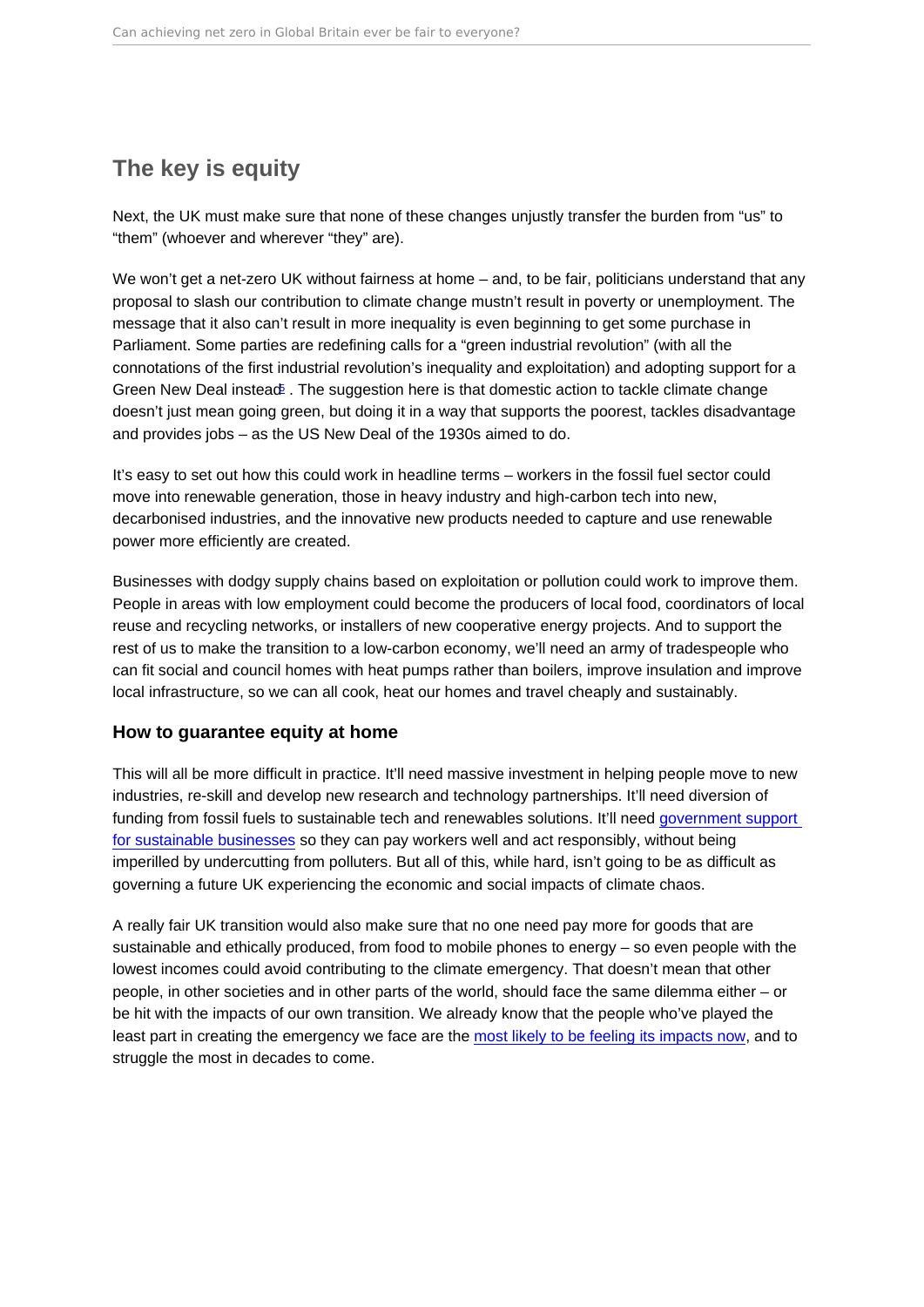People in Asian country walking in flooded street Unsplash

#### Why consider equity abroad?

There are many well-rehearsed arguments for why the UK should consider the rest of the world. But the focus is often less on the common good and more on inward looking and sometimes divisive concerns. For example, we could power our economy by flogging other nations our renewable tech, decrease the risk of increasing numbers of [climate refugees](https://policy.friendsoftheearth.uk/policy-positions/climate-refugees-our-position) heading for the UK, lessen future aid budgets, and [limit the amount we need to cut our own emissions](https://policy.friendsoftheearth.uk/insight/faster-deeper-and-fairer-carbon-pollution-cuts-needed). But let's forget all those 'incentives' and just have some humanity. From East Anglia to Angola, Cornwall to Cambodia, people are people, and we should all be working together to make everyone's lives better. Even when it doesn't directly or immediately benefit us financially or politically. But just because, well, who wants to go to all this effort to keep the planet and its inhabitants going, if our only aim is to top some kind of league table of selfishness?

The industrial revolution was built on the shoulders of those least able to benefit from its gains. And not just in the UK, where over successive decades we've seen everyone from handloom weavers to coal miners get the short end of the stick in the name of progress, but around the world. European and (later) North American powers relied on exploiting the natural resources and people of other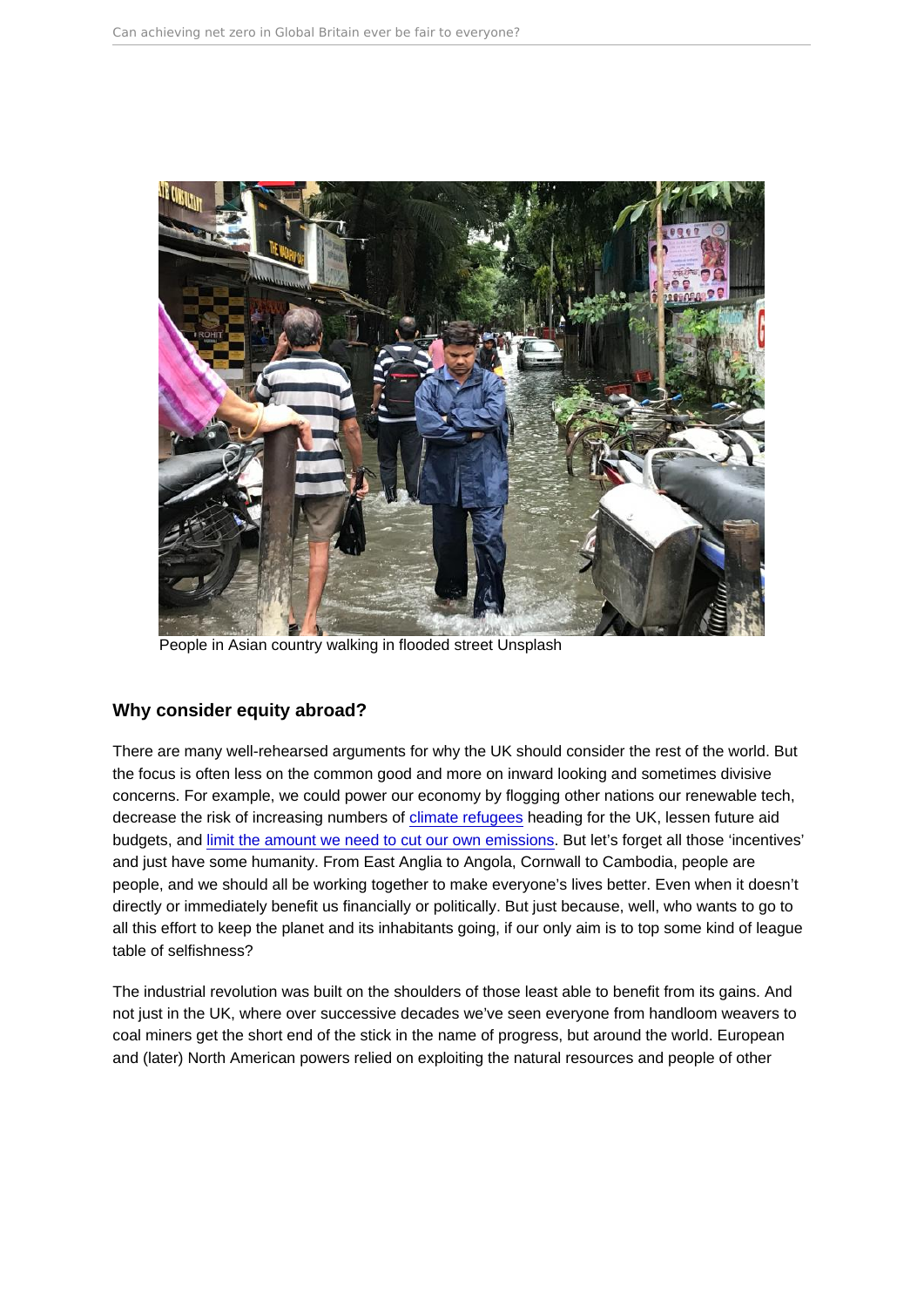<span id="page-7-0"></span>nations to provide the materials and workers to extract resources from the ground and fuel our factories. This can't happen again. But how do we stop it?

## A globally just transition

#### Global justice: the problem today

It's not just these historical inequities that have led to global injustices. A lot of the goods and services we now rely on, from online services and cloud storage to smart phones, from laptops and portable tech to batteries and components for wind and solar farms, rely on rare natural resources that predominantly come from the global south fig. It's predicted we'll need to double the amount of cobalt mined globally by 2025 to meet the expected demand for new batteries<sup> $z$ </sup>, even before we throw [a more rapid transition away from fossil fuels](https://policy.friendsoftheearth.uk/opinion/why-net-zero-greenhouse-gases-2050-dangerous) into the mix. And right now, many minerals (including cobalt) are mined by exploitative companies, using child labour and operating on land stolen from indigenous communitiest. Many minerals are in danger of running out. Many cause massive natural devastation or pollution in their extraction and processing .

Big yellow digger clearing forest by a river unsplash

So is that it then? The end of our great dreams of averting climate chaos? Do we as a nation have to make a choice between fighting for the rights of communities around the world or fighting against the climate emergency? Is a net-zero future impossible unless it's built on the crumbling remains of other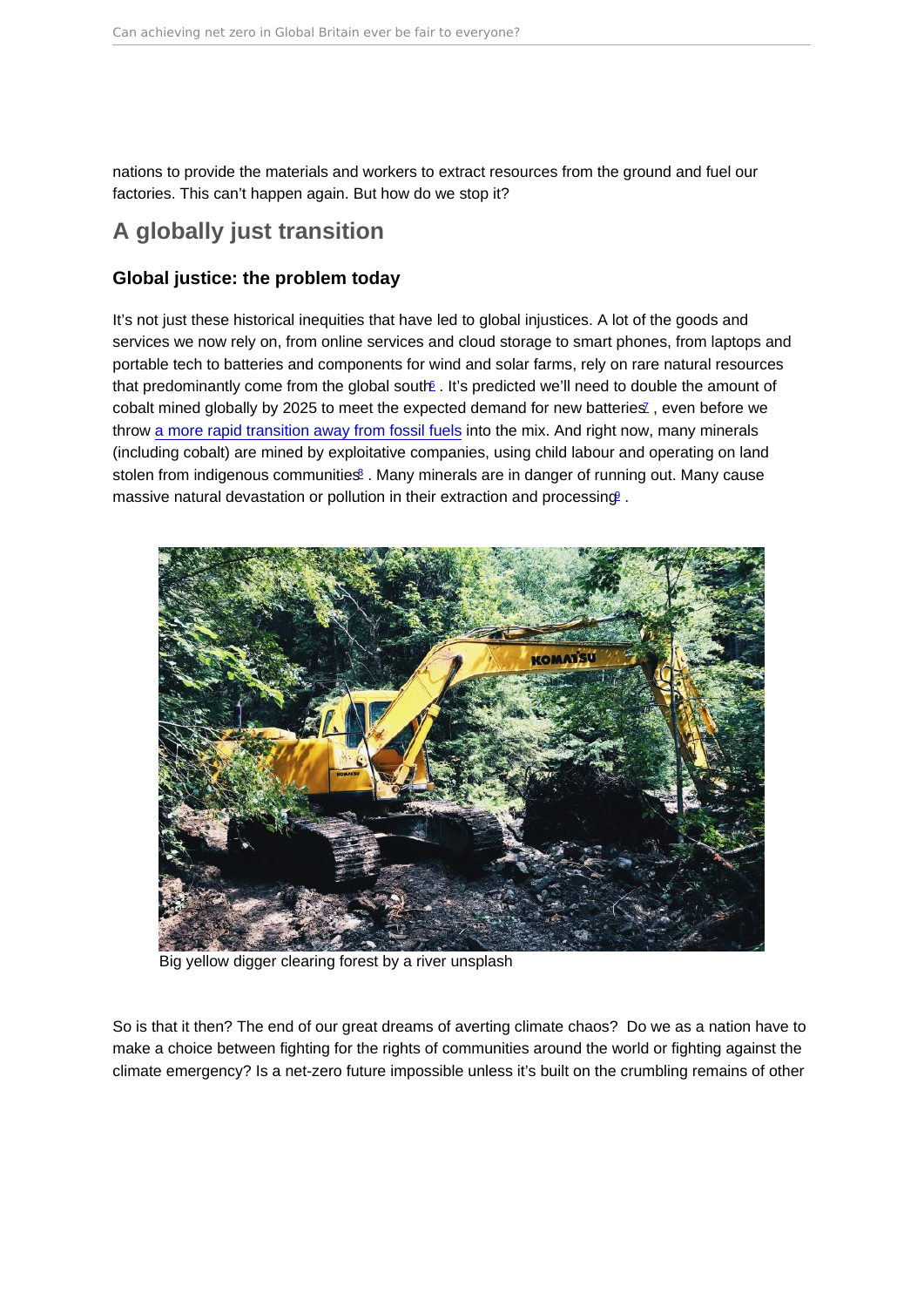<span id="page-8-0"></span>people's health, livelihoods or autonomy? Call me an optimist, but I don't think this a choice between child labour and climate change.

#### Global justice: the solutions

The UK could combine real commitment to reusing the rare resources we've come to value with a shift to buying and producing new goods in ways that respect people's rights - and invest in research of alternative, sustainable materials. This wouldn't just save acres of drawer space currently occupied by old, cobalt-packed mobile phones – it could also cut the costs of goods and create new jobs for people here. And it could do so while protecting and enhancing the lives of others too.

The government can do this by bringing in a new approach to company behaviour in the UK, and taking it global. Firstly, it'll need to cut the UK's overall "footprint" – the impact our actions and consumption have on the rest of the world - by cleaning up our act abroad. This means highlighting supply chains that contribute to human rights violations, social and environmental damage, and climate-damaging emissions – and prioritising righting the wrongs the UK continues to inflict around the world.

To do this, the government must increase regulations on UK companies operating overseas, removing provisions in our trading arrangements that give businesses unfair control over environmental and social regulation in other parts of the world, and passing a new UK "duty of care" law which punishes businesses for flouting the rights of others or putting our environment in danger. Then UK representatives must champion similar action at a global level, with active support for a global "binding treaty"<sup>[10](#page-11-0)</sup>, allowing anyone anywhere to hold businesses to account for trampling on their rights, and reform of the World Trade Organisation to place environmental and social needs above those of the market.

The government must also get holistic, by aligning UK aid, public and private investment abroad. This would prevent counterproductive actions, like [subsidising fossil fuel](https://friendsoftheearth.uk/climate-change/eac-calls-end-taxpayer-support-fossil-fuel-projects-2021-reaction-friends-earth) projects in other countries with public money, or helping nations develop soon-to-be obsolete fossil fuel tech instead of sharing expertise on renewables. And it must put [community leadership and local solutions](https://friendsoftheearth.uk/climate-change) ahead of big money and big tech.

The Department for International Trade must set out a transparent approach to developing and scrutinising future trading relationships, ensuring environmental and social aims dictate who the UK will look to trade with, and how. And it must ensure that all social and environmental commitments are monitored and enforced in binding agreements, not unenforceable chapters of a trade deal – and ditch trading partners who can't keep to the deal. In new and rollover trade deals, negotiators must cut out mechanisms like Investor State Dispute Settlements, which allow foreign businesses to take governments to court for legislating to protect people or the environment.

And finally, our government must take a strong line against nations that give free rein to deforestation, emissions and chemicals use, and instead link trade deals to respect for the Paris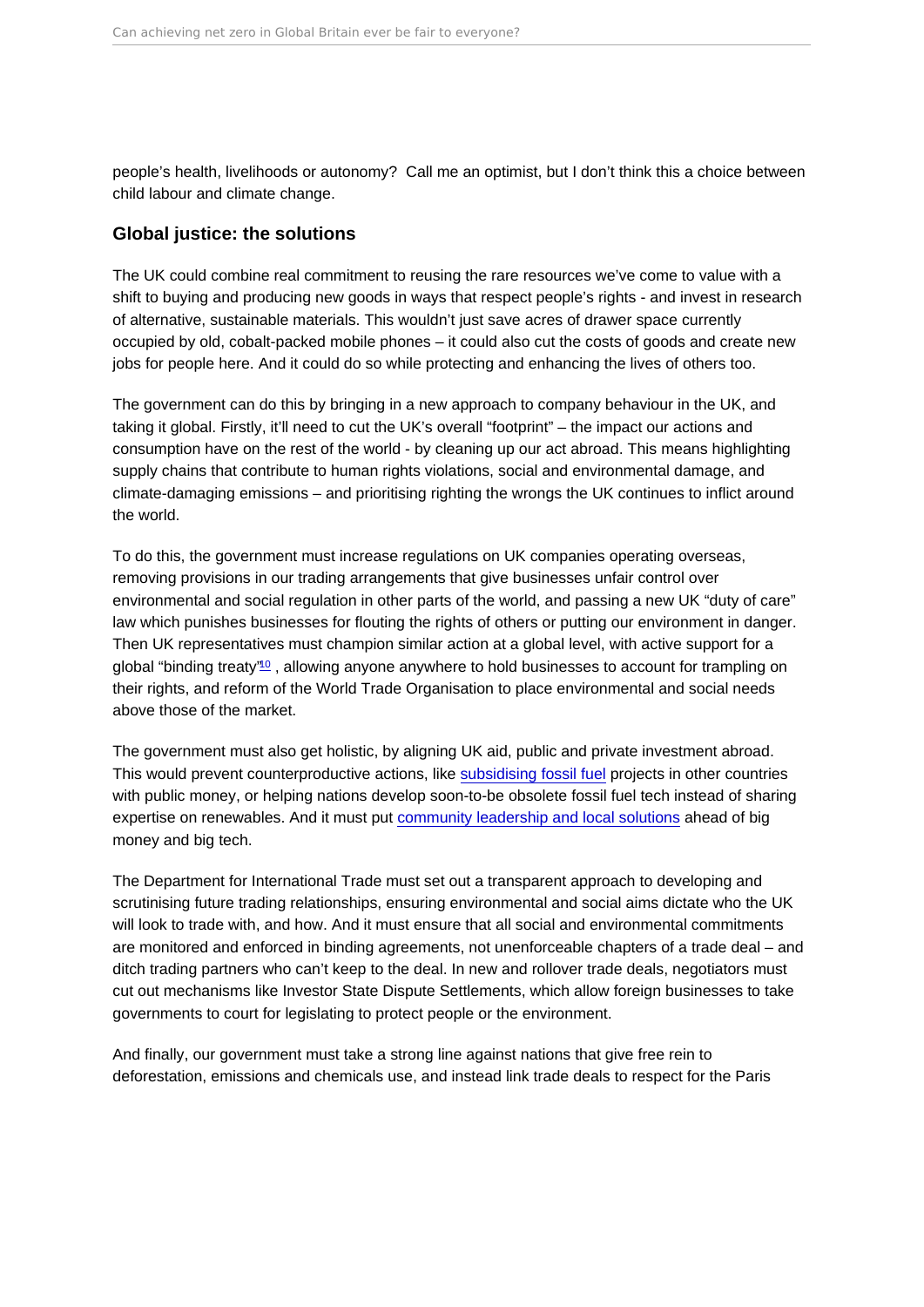<span id="page-9-0"></span>Agreement. That means no deal with a US that is taking steps to leave the Paris Accord<sup>[11](#page-11-0)</sup>. By doing so, the UK can proudly head into next year's [climate talks,](https://friendsoftheearth.uk/climate-change/un-conference-brings-climate-scrutiny-uk) with a vision of global Britain based not on injustice, exploitation and deregulation – to say nothing of divisive visions of an isolationist, post-Brexit UK – but on which both emissions and inequality are finally moving towards zero.

[1] For examples of various Green New Deal proposals in the UK, see UKSCN at <https://ukscn.org/the-green-new-deal/>, the New Economics Foundation at <https://neweconomics.org/campaigns/green-new-deal>, Common Wealth at [https://common](https://common-wealth.co.uk/Road-Map-to-a-Green-New-Deal-From-Extraction-to-Stewardship.html)[wealth.co.uk/Road-Map-to-a-Green-New-Deal-From-Extraction-to-Stewardship.html.](https://common-wealth.co.uk/Road-Map-to-a-Green-New-Deal-From-Extraction-to-Stewardship.html) For details of proposals elsewhere, see the US proposal at [https://www.nytimes.com/2019/02/21/climate/green](https://www.nytimes.com/2019/02/21/climate/green-new-deal-questions-answers.html)[new-deal-questions-answers.html,](https://www.nytimes.com/2019/02/21/climate/green-new-deal-questions-answers.html) Greenpeace International at <https://www.greenpeace.org/international/story/22089/why-the-whole-world-needs-a-green-new-deal/> , or the Canadian pact of a Green New Deal at [https://greennewdealcanada.ca/.](https://greennewdealcanada.ca/)

2 [https://www.rug.nl/ggdc/docs/session3\\_ruedacantuche\\_paper.pdf](https://www.rug.nl/ggdc/docs/session3_ruedacantuche_paper.pdf)

3 [https://www.grain.org/article/entries/5976-emissions-impossible-how-big-meat-and-dairy-are](https://www.grain.org/article/entries/5976-emissions-impossible-how-big-meat-and-dairy-are-heating-up-the-planet)[heating-up-the-planet](https://www.grain.org/article/entries/5976-emissions-impossible-how-big-meat-and-dairy-are-heating-up-the-planet)

4<https://theaseanpost.com/article/indonesias-plastic-waste-problem-0>

5 Labour: [https://www.newstatesman.com/politics/uk/2019/09/labour-conference-overwhelmingly](https://www.newstatesman.com/politics/uk/2019/09/labour-conference-overwhelmingly-backs-green-new-deal)[backs-green-new-deal](https://www.newstatesman.com/politics/uk/2019/09/labour-conference-overwhelmingly-backs-green-new-deal) Green party: <https://policy.greenparty.org.uk/record-of-policy-statements.html>

6 [https://www.theverge.com/2019/2/15/18226210/energy-renewables-materials-mining-environment](https://www.theverge.com/2019/2/15/18226210/energy-renewables-materials-mining-environment-neodymium-copper-lithium-cobalt)[neodymium-copper-lithium-cobalt](https://www.theverge.com/2019/2/15/18226210/energy-renewables-materials-mining-environment-neodymium-copper-lithium-cobalt)

7<https://www.woodmac.com/news/editorial/the-cobalt-conundrum/>

8 [https://www.amnesty.org/en/latest/news/2018/05/phones-electric-cars-and-human-rights-abuses-5](https://www.amnesty.org/en/latest/news/2018/05/phones-electric-cars-and-human-rights-abuses-5-things-you-need-to-know/) [things-you-need-to-know/](https://www.amnesty.org/en/latest/news/2018/05/phones-electric-cars-and-human-rights-abuses-5-things-you-need-to-know/)

9<https://www.wired.co.uk/article/lithium-batteries-environment-impact>

10 <https://bindingtreaty.org/>

11 <https://www.bbc.co.uk/news/world-us-canada-50165596>